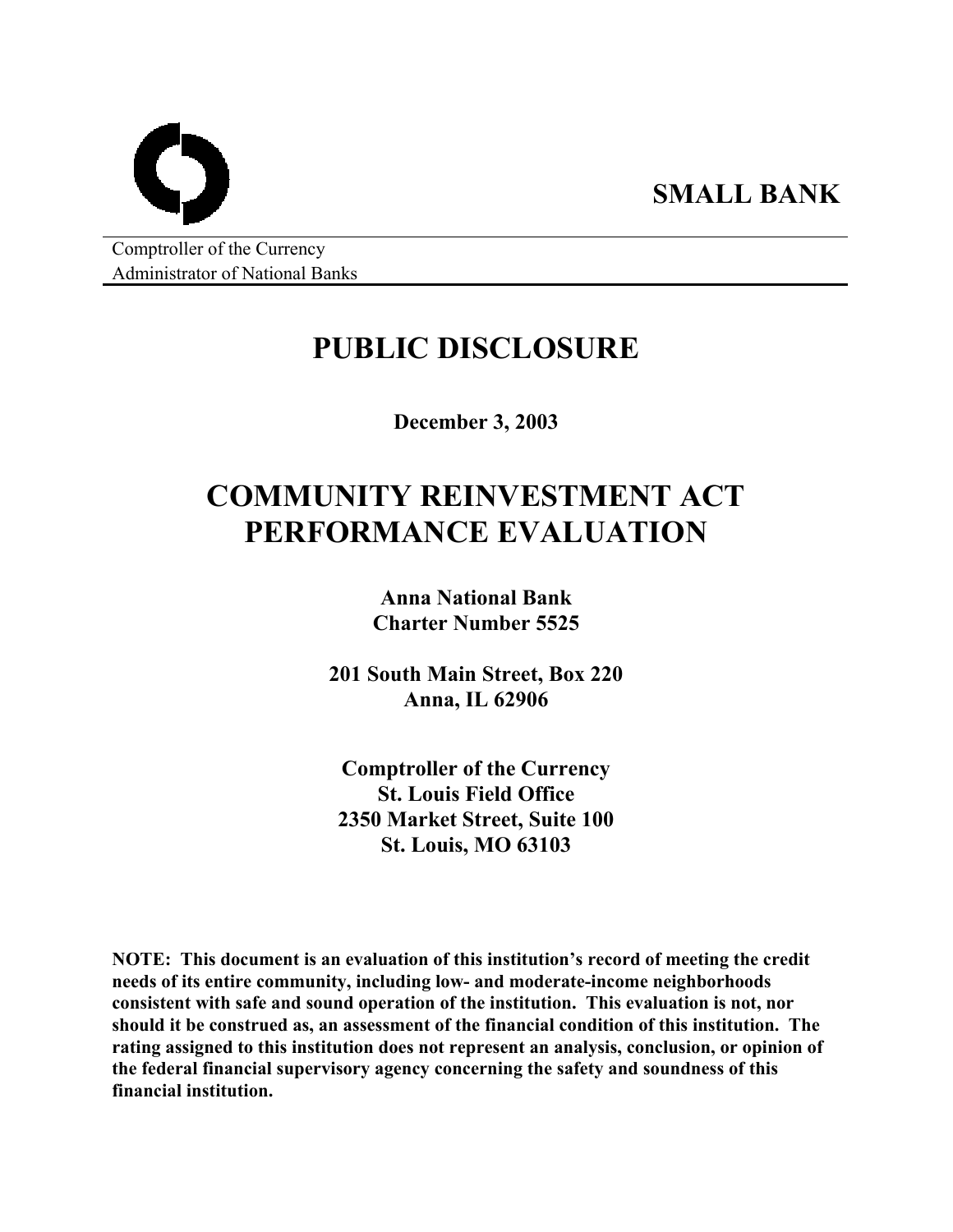### **TABLE OF CONTENTS**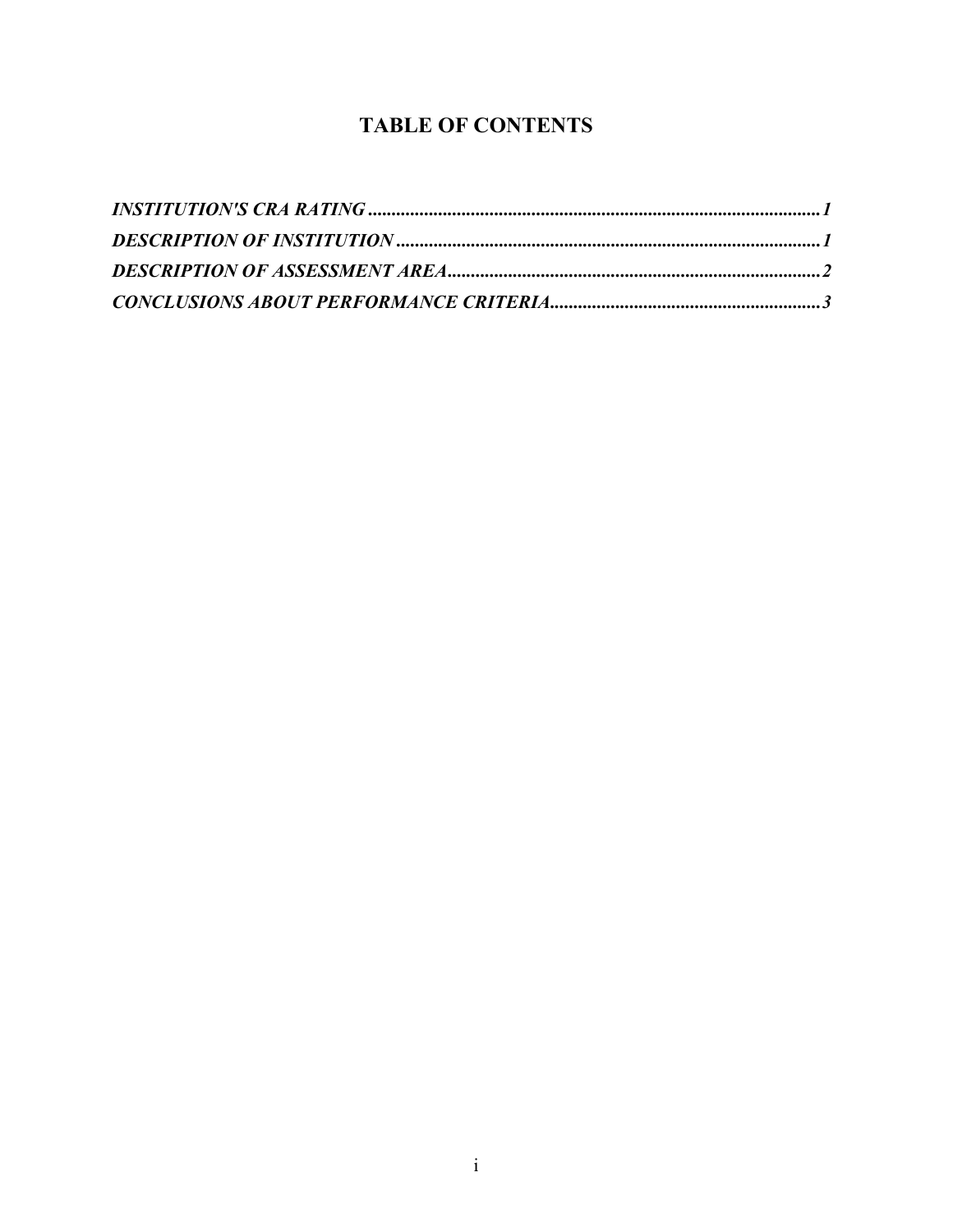## <span id="page-2-0"></span>**INSTITUTION'S CRA RATING**

### **This institution is rated Satisfactory.**

All the lending performance components meet the standards for satisfactory performance. The major factors that support this rating are:

- Loans are reasonably distributed by geography classification.
- The level of lending is reasonable. The bank's average loan-to-deposit ratio is 67%.
- A substantial majority of the bank's loans extended during this evaluation period were originated within the bank's assessment area (AA).
- The bank's lending distribution to borrowers of different income levels is reasonable based on the demographics of the community and credit needs of the AA.

### **DESCRIPTION OF INSTITUTION**

Anna National Bank (ANB) is wholly owned by Union County Bancshares, a one-bank holding company located in the city of Anna, Illinois. As of December 31, 2002, ANB had total assets of \$113 million, net loans of \$66 million, total deposits of \$98 million, and total risk based capital of \$15 million. ANB assets represent substantially all of the holding company's assets; there are no subsidiaries or affiliates. There have been no changes in the bank's corporate structure since the last CRA evaluation.

ANB's main office and drive-up facility are both located in Union County. Both offices have a depository ATM. ANB offers traditional banking services and loan products typically associated with a community bank. As of December 31, 2002, net loans totaled \$66 million, representing 58% of total assets. The loan portfolio consisted of 38% residential real estate, 28% commercial real estate/business, 18% farm real estate/agriculture production, and 16% consumer and other loans. Residential real estate loans represented the bank's primary loan product during this evaluation period.

There are no legal or financial constraints placed on the bank's ability to meet the community credit needs. The bank has adequate resources to provide for the credit needs of its AA. The type and amount of CRA activities are consistent with the bank's size, its financial capacity, local economic conditions, and the credit needs of the community.

ANB's last CRA evaluation was May 27, 1998, and we rated the bank Satisfactory.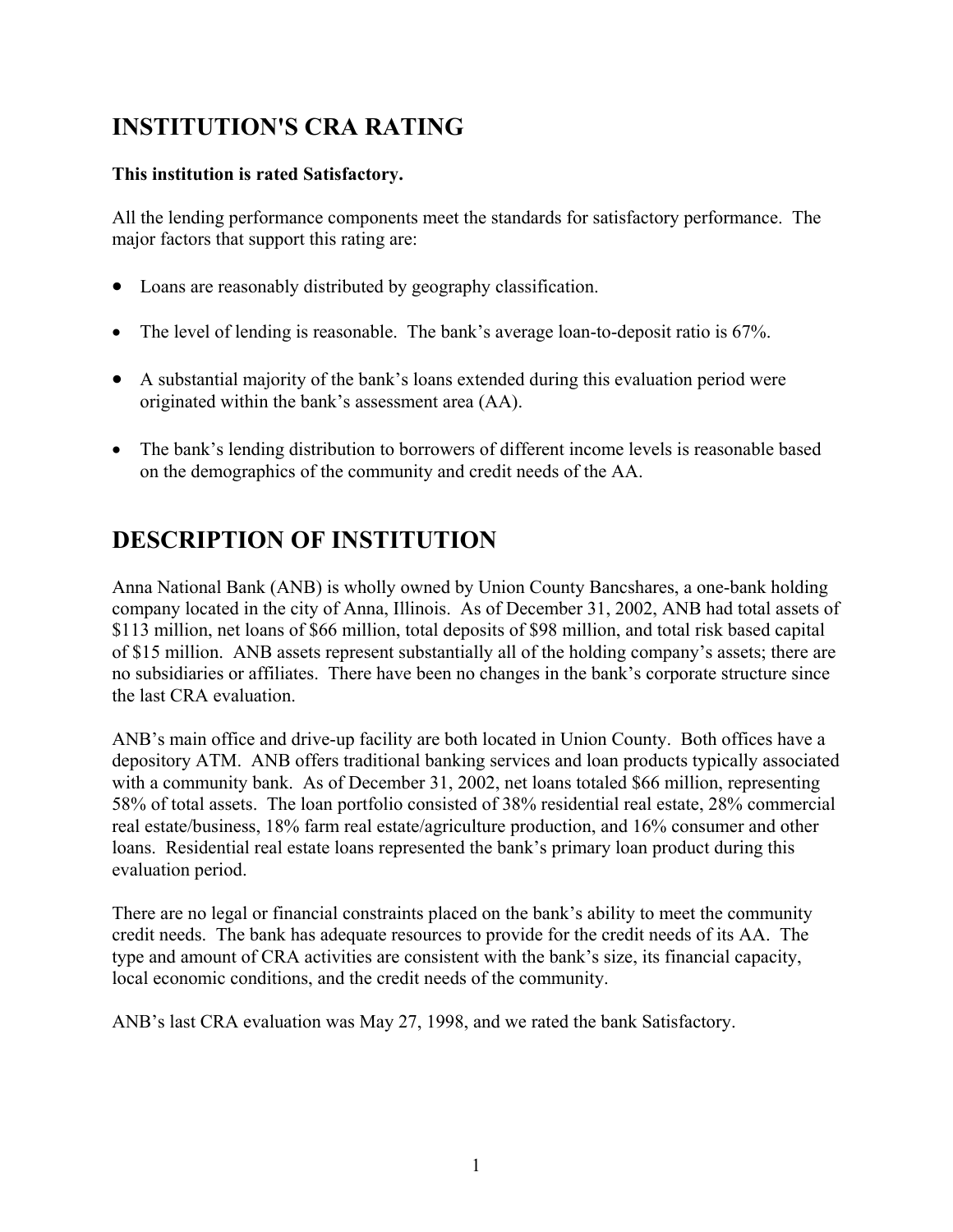### <span id="page-3-0"></span>**DESCRIPTION OF ASSESSMENT AREA**

Management designated Union County as its AA. This is a contiguous area, meets the requirements of the regulation, and does not arbitrarily exclude low- or moderate-income geographies.

Union County is a non-Metropolitan Statistical Area (non-MSA) and is comprised of five Block Numbering Areas (BNA): 9501, 9502, 9503, 9504, and 9505. Based on the 1990 non-MSA median family income, four BNAs or 80% are classified as middle-income and one BNA or 20% is classified as moderate-income.

The 1990 census data shows that the total population in Union County was 17,619, which included 4,984 families. Of these families, 1,262 or 25% were classified as low-income, 1,123 or 22% as moderate-income, 1,176 or 24% as middle-income, and 1,423 or 29% as upperincome. ANB's main office is located in downtown Anna in BNA 9503, which is the moderate income BNA. Based on the 1990 census data, total population in BNA 9503 was 3,885, which included 1,095 families. Of these families, 263 or 24% were classified as low-income, 306 or 28% as moderate-income, 267 or 24% as middle-income, and 259 or 24% as upper-income. The drive-in facility is located on the east side of Anna and is in BNA 9504, a middle-income BNA.

The non-MSA median family income as of the 1990 Census was \$29,693. The 2002 updated figure, adjusted for inflation by the Department of Housing and Urban Development, was \$46,700. We used the 2002 updated figure in our analysis to determine the borrower income levels.

Based on the 1990 census data for the AA, 19% of the population is age 65 and over, 20% of households are in retirement, and 19% of households live below the poverty level. In 1990, the median housing value for the AA was \$37,194 and the median age of the housing stock was 39 years. Local housing for the AA was 79% 1-4 family units, with 66% being owner-occupied. The median housing value for BNA 9503 was \$39,100 and the median age of the housing stock was 42 years. Local housing for BNA 9503 was 80% 1-4 family units, with only 59% being owner-occupied and 5% vacant.

Relatively weak economic conditions in Union County are reflected in unemployment rates higher than the state and nation. The December 2002 unemployment rates for Union County and Illinois were 7.3% and 6.3%, respectively. These ratios are slightly above the 2002 national unemployment rate of 5.7%. Major employers in the area include Choate Mental Health Facility, Union County Hospital, Transcraft Corporation, Southern Illinois University, and Federal and State of Illinois correctional facilities.

Competitive pressures are strong and primarily come from seventeen banks in Union and surrounding counties. This number does not include the array of credit unions, mortgage companies, farm services, and insurance company offices that offer loan products.

Management indicated the primary credit need of Union County is residential real estate loans.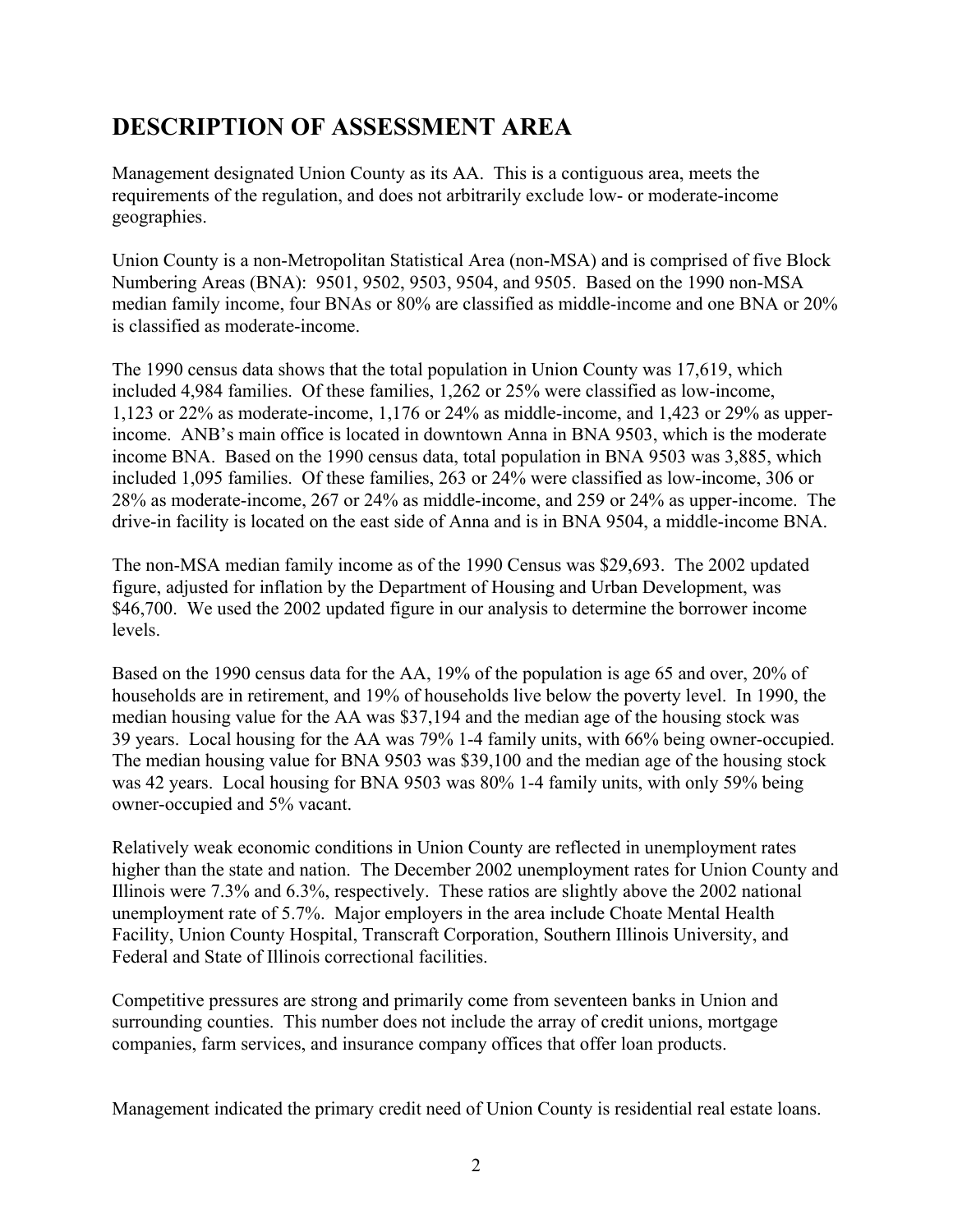<span id="page-4-0"></span>To further our understanding of the community's credit needs, we performed a community contact with a businessperson knowledgeable about the community who confirmed the bank's assessment of community credit needs.

## **CONCLUSIONS ABOUT PERFORMANCE CRITERIA**

ANB does a satisfactory job of meeting the credit needs of its AA, including those of low- and moderate-income people, given the performance context, demographics, economic factors, and competitive pressures faced by the bank. Please refer to the "Description of Institution" and "Description of Assessment Area" sections of this evaluation for details on these performance context factors.

### **Lending to Borrowers of Different Incomes and to Businesses of Different Sizes**

The bank's lending distribution to borrowers of different income levels is low; however, it is considered reasonable given the demographics of the AA. Based on 1990 Census Data, 19% of households are below the poverty level, 20% of households are retired, and only 66% of housing units are owner occupied while 25% of the housing in the AA are rental units.

During this evaluation period, ANB's primary loan product was residential real estate loans. Using only loans made in the AA, we relied on bank-generated reports of residential real estate loans made during 2000, 2001 and 2002. We verified the accuracy of these reports by sampling 15 loans and found the data to be reliable.

During 2000, 2001 and 2002, the bank originated 339 residential real estate loans in the AA totaling \$22.1 million. We did not segregate home mortgage loans by purpose (purchase, refinance, home improvement), as the data was not readily available from bank reports. Based on the loans made within the AA, the bank's residential lending reflected reasonable penetration to borrowers of different income levels given demographic data noted above.

| Borrower Distribution of Residential Real Estate Loans in Union County |           |                    |                                                    |                    |                         |                            |                              |                              |  |  |  |
|------------------------------------------------------------------------|-----------|--------------------|----------------------------------------------------|--------------------|-------------------------|----------------------------|------------------------------|------------------------------|--|--|--|
| Borrower<br>Income Level                                               | Low       |                    | Moderate                                           |                    | Middle                  |                            | Upper                        |                              |  |  |  |
| Loan Type                                                              | $%$ of AA | $%$ of<br>of Loans | $%$ of AA<br>Families   Number   Families   Number | $%$ of<br>of Loans | $%$ of AA  <br>Families | % of<br>Number<br>of Loans | $%$ of AA<br><b>Families</b> | $%$ of<br>Number<br>of Loans |  |  |  |
| Residential<br><b>Real Estate</b>                                      | 25%       | $6\%$              | $22\%$                                             | 18%                | 24%                     | $32\%$                     | 29%                          | 44%                          |  |  |  |

The facts and data used to evaluate ANB's lending activity are presented in the following tables.

*Sources: Bank records and 1990 US Census Information. The updated 2002 non-MSA median family income is \$46,700. The income categories are defined as: less than 50%, 50% to 80%, 80% to 120%, and over 120%, respectively, of \$46,700.*

During the evaluation period, the bank also made five multi-family purpose loans totaling \$1,293,000. Two of these units are assisted living facilities.